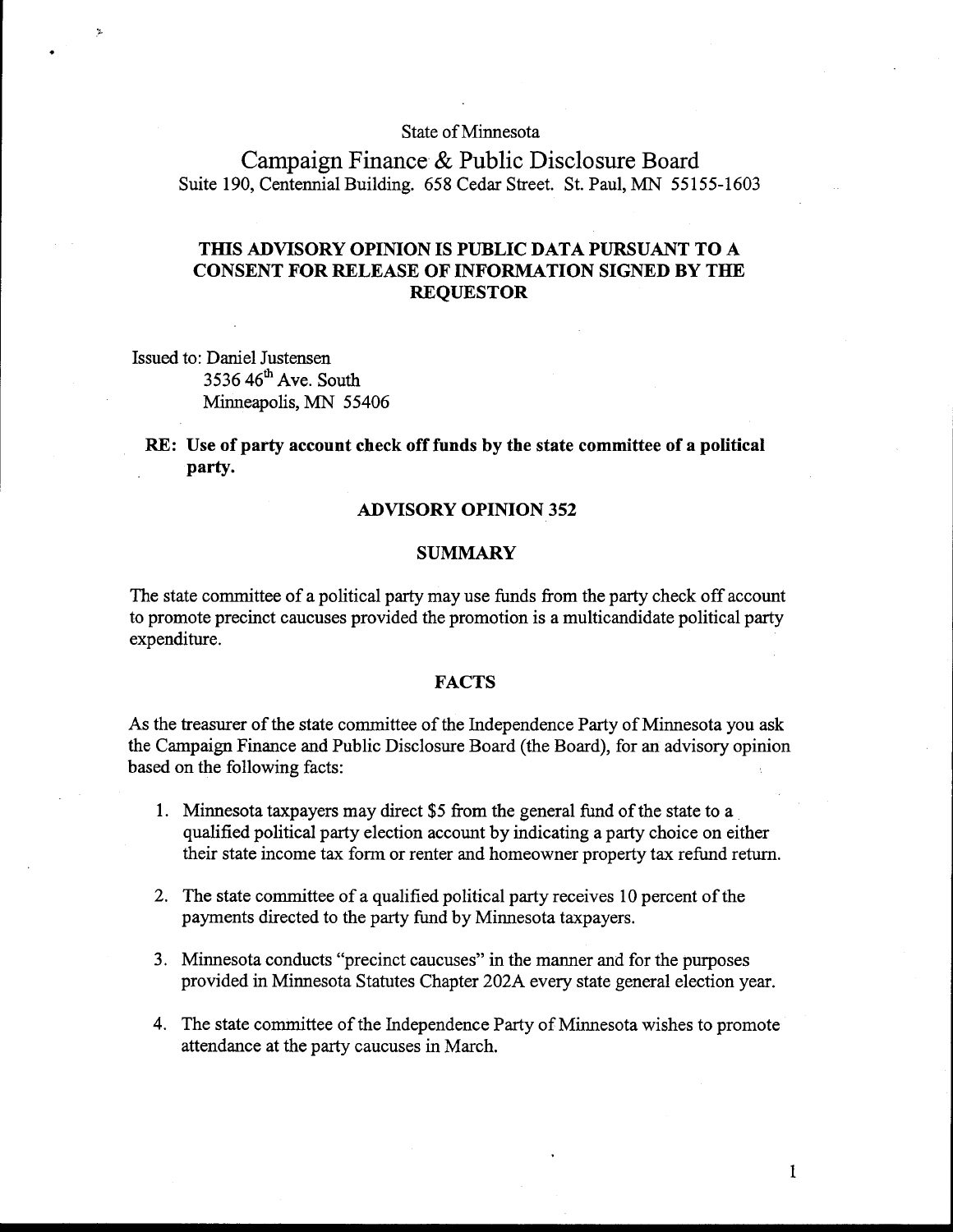#### **ISSUE**

May the state committee of the Independence Party of Minnesota use its share of the party account to promote the party's precinct caucuses?

#### **OPINION**

Yes, provided that the specific promotions of the precinct caucuses qualify as a multicandidate political party expenditures. The designation, allocation, and use of funds from the tax check off accounts by the state committee of a qualified political party is provided for in Minn. Stat. § 10A.3 1, subd. 5, (b). This statute directs that the money allocated to the state committee of a political party must be kept in a separate account and may only be spent on multicandidate political party expenditures as defined in Minn. Stat. §10A.275.

The precinct caucuses are a means for the political parties to get people involved at a grass roots level with the endorsement of candidates and the drafting of party platforms. It is a reasonable conclusion that people who turn out for a precinct caucus will be likely supporters of that party's candidates at the state primary and general elections. Precinct caucuses are one of the first steps in generating public support for a party's candidates. The Board believes that published, posted, or broadcast advertisements for the precinct caucuses that do not mention specific candidates meet the definition contained in Minn. Stat.  $$10A.275$  subd. 1, (1), as a type of multicandidate political party expenditure that may be paid for with party check off funds.

The Board notes that the check off funds may also be used for those expenditures specified in Minn. Stat. 5 10A.275 subd. **1,** (2),(3),(4) and (5).

Issued November 19,2003

Clyde Miller, Chair Campaign Finance and Public Disclosure Board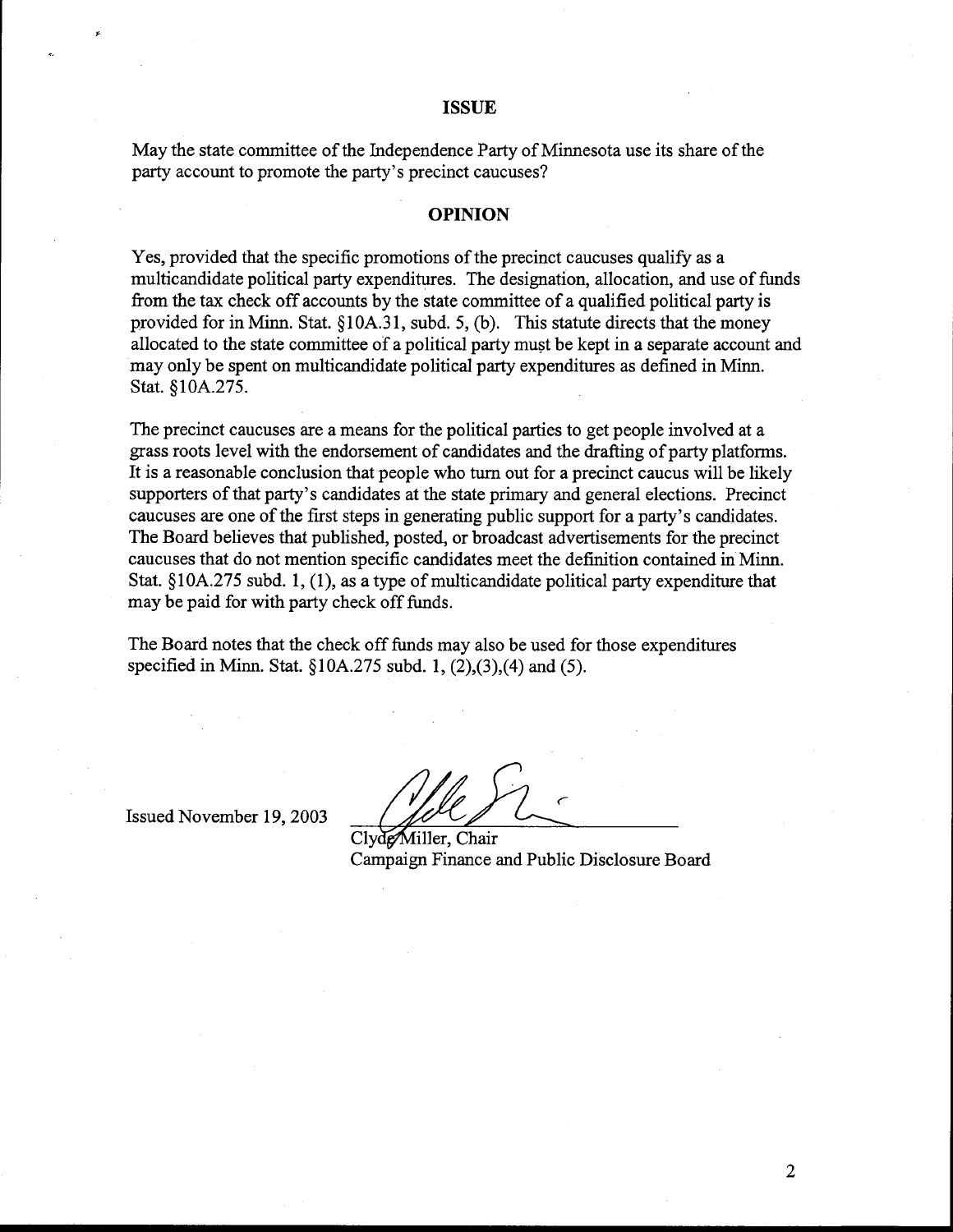# **Cited Statutes and Rules**

#### **10A.275 Multicandidate Political Party Expenditures.**

Subdivision 1. **Exceptions.** Notwithstanding other provisions of this chapter, the following expenditures by a party unit, or two or more party units acting together, with at least one party unit being either: the state committee or the party organization within a congressional district, county, or legislative district, are not considered contributions to or expenditures on behalf of a candidate for the purposes of section 10A.25 or 10A.27 and must not be allocated to candidates under section 10A.20, subd. 3, paragraph (g):

(1) expenditures on behalf of candidates of that party generally without referring to any of them specifically in a published, posted, or broadcast advertisement;

(2) expenditures for the preparation, display, mailing, or other distribution of an official party sample ballot listing the names of three or more individuals whose names are to appear on the ballot;

(3) expenditures for a telephone conversation including the names of three or more individuals whose names are to appear on the ballot;

(4) expenditures for a political party fund-raising effort on behalf of three or more candidates; or

(5) expenditures for party committee staff services that benefit three or more candidates.

#### **10A.31 Designation of Income Tax Payments.**

(b) Party account. In each calendar year the money in each party account must be allocated as follows:

(1) 14 percent for the offices of governor and lieutenant governor together;

(2) 2.8 percent for the office of attorney general;

(3) 1.6 percent each for the offices of secretary of state and state auditor;

(4) in each calendar year during the period in which state senators serve a fouryear term, 23-113 percent for the office of state senator, and 46-213 percent for the office of state representative;

(5) in each calendar year during the period in which state senators serve a twoyear term, 35 percent each for the offices of state senator and state representative; and

3